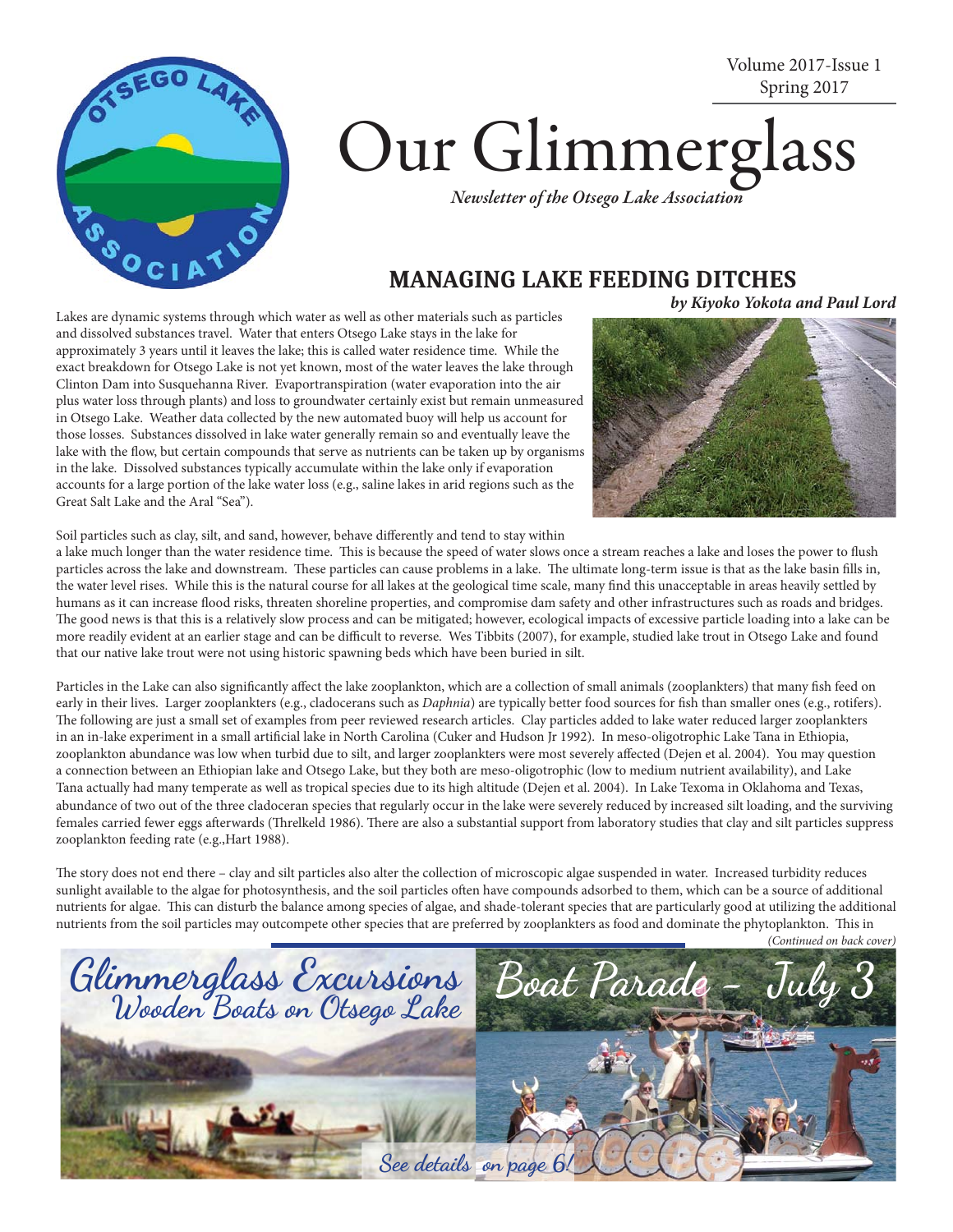#### **Message from the President**

Dear Friends of the Otsego Lake Association:

It has been wonderful to kick off the 2017 summer season with the dedication of the Carl B Good Boat Wash at Lake Front Park! We all have worked hard to see this project come to fruition, and it has been especially meaningful for us to honor Carl who, as the dedication plaque reads, is remembered for "his tireless efforts to preserve Otsego Lake".

It is particularly significant to note that so many efforts to protect Otsego Lake have been successful due to the efforts of individuals who have gone the extra mile in giving of their time and energy. Carl was a wonderful role model in this regard. Fortunately, there are many others who are working in many capacities to heighten public awareness of the importance of making informed decisions regarding matters that would impact our lake environment. It is sobering to think that the decisions that we make individually and collectively will have consequences that may be permanent or difficult to reverse in terms of this precious natural resource.

We are very fortunate to have a scientific community that provides us with information and expertise, but community support and understanding are essential. As your representative, OLA will continue to work to follow our mission to educate, advocate and actively participate in protecting the health, beauty, and well-being of Otsego Lake by facilitating the implementation of the Otsego Lake Watershed Management Plan.

Thank you again for your commitment to Otsego Lake.

Warm regards, Mickie

PS: Catch up on what we've been doing in this newsletter and by coming to our annual meeting in August. Join us for fun on the lake or on shore for our annual boat parade.



*Carl B. Good Boat Wash DedicaƟ on - May 12, 2017; Photo by Tim Pokorny.*

#### **OTSEGO LAKE ASSOCIATION**

FOUNDED 2002 OUR MISSION is to educate, advocate and actively participate in protecting the health, beauty, and well-being of Otsego Lake by facilitating the implementation of the Otsego Lake Watershed Management Plan.

OUR MEMBERSHIP is open to any individual concerned with the health of Otsego Lake. Our membership consists of year-round residents, seasonal residents and local businesses.

BOARD OF DIRECTORS Mickie Richtsmeier, President Scottie Baker, Vice President Wayne Bunn, Secretary Pati Grady, Treasurer Jim Howarth Paul H. Lord John May David Sanford Bob Sutherland Martin Tillapaugh Debbie Creedon

POSITIONS TECHNICAL ADVISOR: Kiyoko Yokota, Ph.D., CLM LEGAL ADVISOR: Martin Tillaupaugh MERCHANDISE MANAGER: Scottie Baker WEBMASTER: Timothy Pokorny **NEWSLETTER EDITOR:** Susan O'Handley Central NY Mobile Marketing

ADDRESS CORRESPONDENCE TO: Otsego Lake Association P.O. Box 13 Springfield Center, NY 13468 info@otsegolakeassociation.org

#### ON THE WEB:

www.otsegolakeassociation.org https://www.facebook. com/Otsego-Lake-Association-Cooperstown-NY-1066851160050413/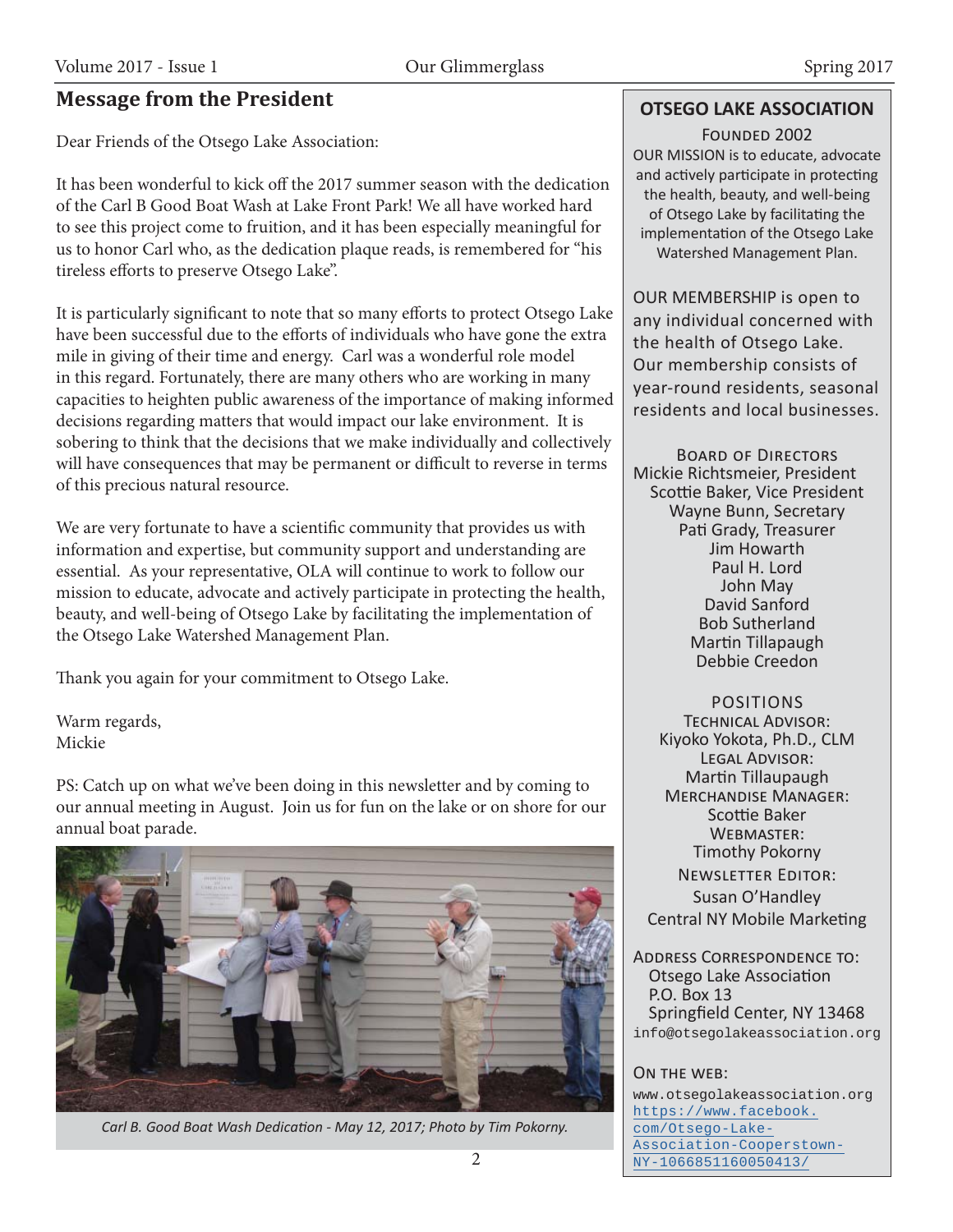## **HEMLOCK WOOLY ADELGID**

**by Devin Merkley**

Otsego County is on the persistent front line of a devastating invasive species; the Hemlock Woolly Adelgid. The HWA has devastated stands of Hemlocks in the Hudson Valley, Capital Region, Catskills, Southern and Western tiers of New York. Fortunately, the insect invasion has not made it to points north but the trajectory is clear. It will be imperative to observe and report any infestations of HWA to preserve the lush stands of Hemlock that blanket the hills of Otsego lake and surrounding areas.

Hemlock stands provide an ecosystem unlike any other that many organisms depend heavily upon. The canopy of a Hemlock provides 8-10 percent more shade than surrounding deciduous trees. This shade plays a crucial role in slowing snow melt and providing cool and desirable spring/summer conditions for many species. The tree grows on the steepest of hillsides and even cliffs such as those on our very own Otsego Lake. The root systems play a role in holding back the shallow soils of the hill sides preventing erosion. The timber harvested from Hemlocks has economic value as it is used for wide range of applications. Residential Hemlock trees and hedges can be heavily associated with property value thanks to their dense screening and shading characteristics. All Hemlock, Forest and residential are prone to a Hemlock Woolly Adelgid infestation.

An infestation can be identified by wool like bunches of egg masses that are visible nearly year round. An infested tree will slowly show signs of stress as it loses it dark green color and becomes defoliated. It may take up to a few years for the tree and the stand to eventually die.

Observations of HWA can be reported to Imap Invasive app. via your mobile device or by contacting the Department of Forest Health at DEC. Observations can also be reported to the Catskill Regional Invasive Species Partnership (CRISP), http://catskillinvasives.com.



*Eggs: Shimat Joseph, University of Georgia / © Bugwood.org / CC-BY-3.0-US*



*Hemlock with Wooly Adelgid Eggs; ConnecƟ cut Agricultural Experiment Station Archive, ConnecƟ cut Agricultural Experiment StaƟ on / © Bugwood. org / CC-BY-3.0-US*



In our ongoing effort to promote safe boating on Otsego Lake, OLA has produced "Enjoy Otsego Lake Safely" stickers. These point out no wake zones and hazards on the lake and will be offered free of charge for installation in all Otsego Lake rental boats. They also will be available to the public at all boat launches and may be obtained on request from OLA board members and at OLA events.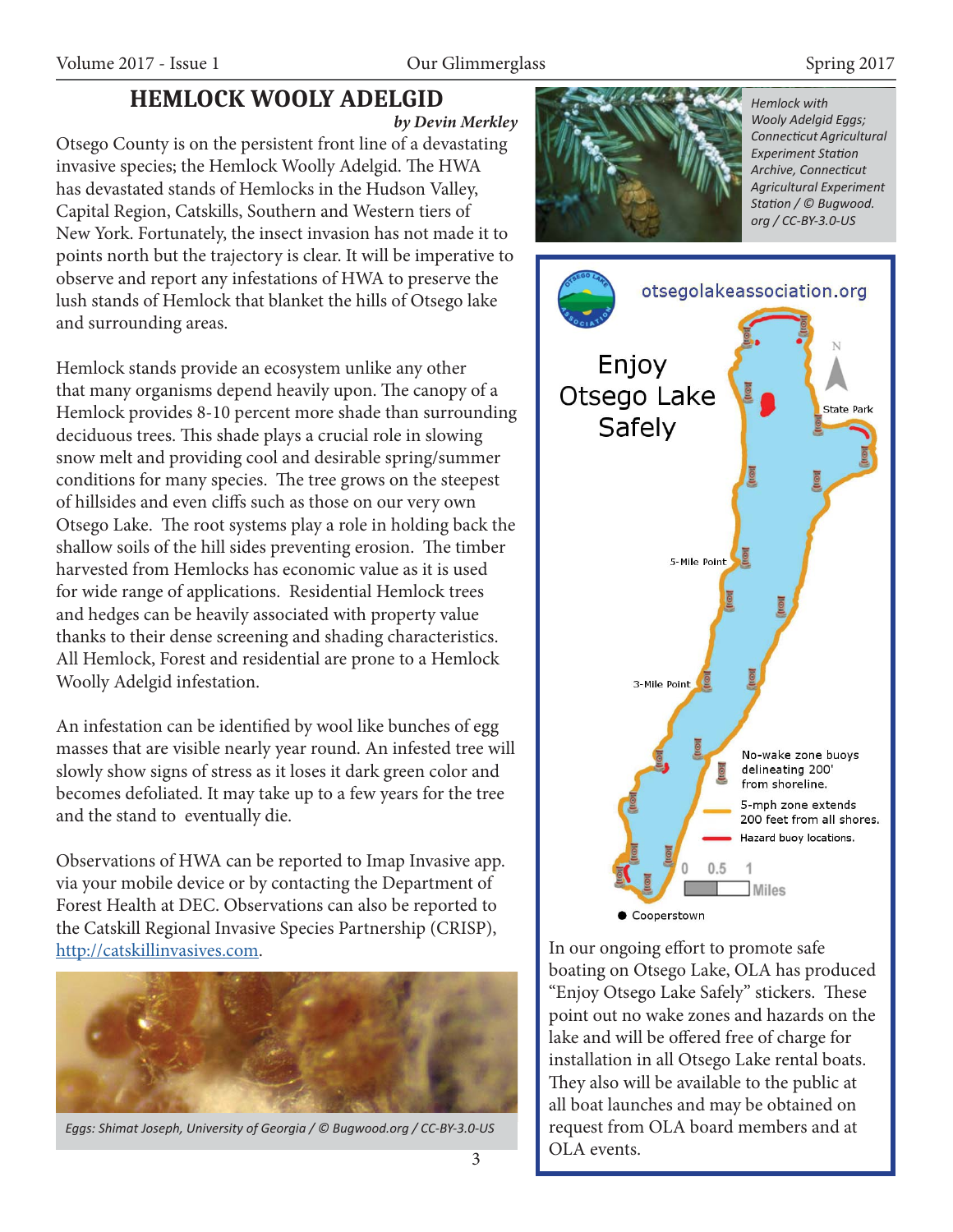## **THE SOUND OF SILENCE - Electric boating on Otsego Lake**

**by Scottie Baker**

The saying "everything old is new again" applies regarding electric boats. Boats powered by electricity have been used for over 120 years, enjoying great popularity in the late 1800's into the early 1900's. The advent of the internal combustion engine caused the decline of the use of electric boats beginning c. 1920.

Otsego Lake's Chief Uncas, a 55' Honduran Mahogany launch was built by the Electric Boat Company c. 1912, and was an example of luxurious crafts widely used as conveyance by the wealthy. Over the years, its power was changed to gas engines, until Lou Hager, 5th generation owner, recently converted the Uncas back



*18' WONDERLAND; "If one is not in a hurry, an electric boat is idyllic, being quiet and lending itself to conversation." --Lee Stockwell*

to electric power. "Gardenia" owned by Kent Barwick, also an historic wooden craft on Otsego Lake, is electric powered.



*Historic UNCAS (leŌ ); UNCAS with NARRA MATTAH (right; Jane Clark, owner) was also originally electric, currently gas engine.*

In the 1990's, Dave and Scottie Baker enjoyed many quiet journeys in their 20' electric launch, "Serena". She was built by Carter Mann (Atlantic Boatworks) to resemble the original lines and "fantail" stern style of the turn of the century wooden launches.



*SERENA at Sam Smith's classic boat show and parade; 1992 photo by Milo Stewart*

**Tom Krieg and Scottie Baker in "SERENA"**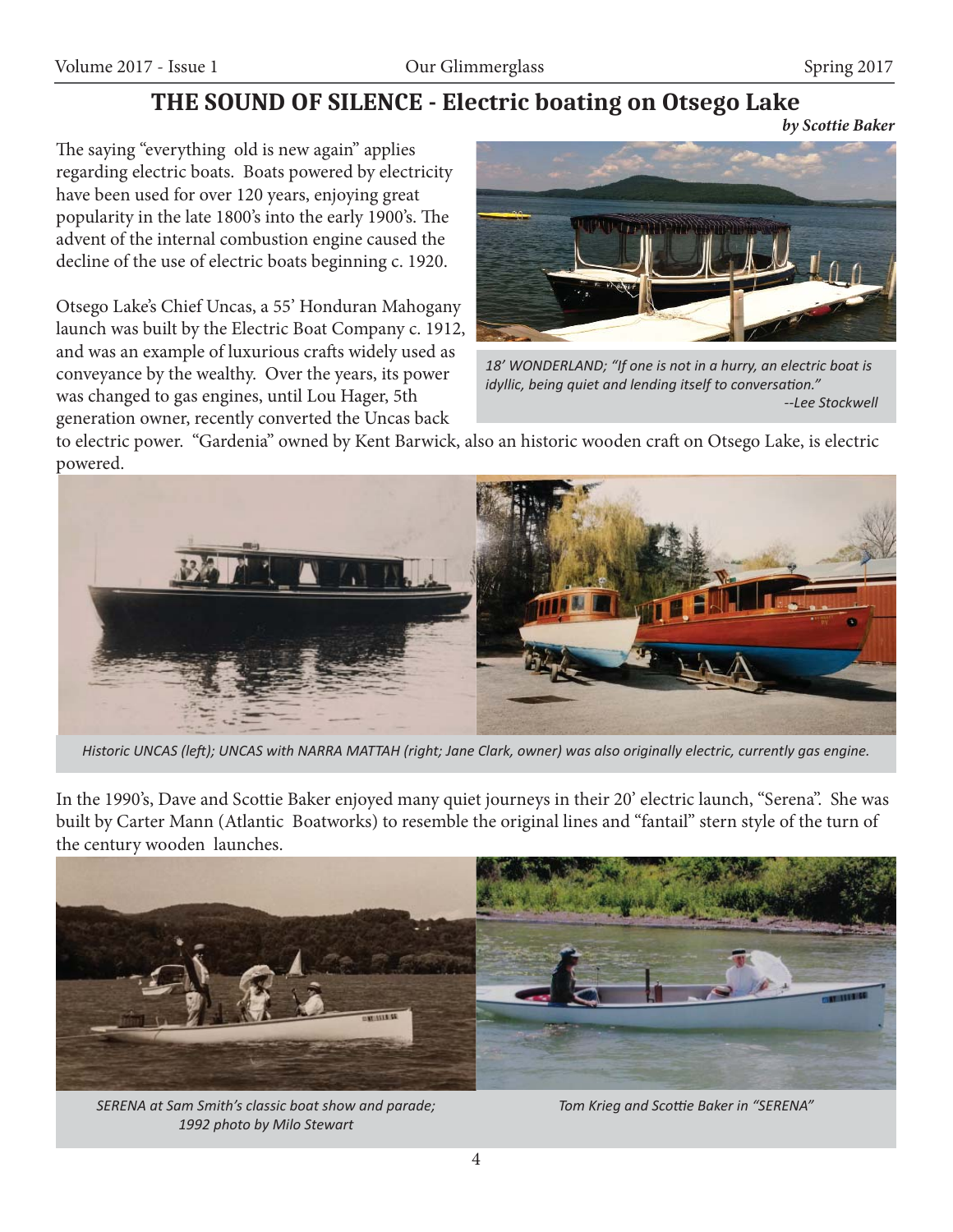#### **Electric Boating (continued)**

James (Chip) and Nancy Northrup's 25' electric launch, built in 2008 by Beckmann Boatworks is also modified from a vintage launch.

The Duffy Electric Boat Company of California began mass producing small electric craft in 1968, helping with the resurgence of the use of electric powered boats. Lee Stockwell's

"Wonderland" and Bob O'Neill's Lady of the Lake" are Duffy electric boats. New electric boats can also have solar panels built into reasonable areas in curvatures, decks, cabin roofs or as awnings.

Otsego Lake electric boat owners report being able to travel 5-6 mph for several hours and approximately 20 miles on a single charge of their 6-9 batteries from a shoreline charging station. They also list amenities such as lamps, heaters, refrigeration, beverage bars, and stereo systems. Surry tops, canopies, cabins and enclosures are a must, as speeding to shore in an unexpected downpour is not an option! (Scottie's "Serena" had no top, so large golf umbrellas were always on board). Maneuvers such as quick forward and reverse and tight turns can be a bit cumbersome.

Granted, electric boats are not for everyone. For example, you cannot water ski or tube behind one, but you can sneak up on fish!



*Bill Elsey in his 13' electric pontoon boat GILL GETTER which can go 2 hrs. at 4mph or 10 hrs at 3mph; Photo by Tim Pokorny.*

The good news is that electric powered boats are nonpolluting to Otsego Lake and its environs. There is **no noise, gasoline residue, fumes, little or no wake,**  no shoreline erosion, and no disturbance of fish, **wildlife, sailors, rowers , paddlers or people on shore.** 



*"….used for picnics, diving and swimming, coaching rowing, meteor watching, parades, towing gas powered boats and sailboats in distress" -- Chip Northrup*



*LADY OF THE LAKE; 17' c1991 model used since 1992 0n Otsego Lake, Bob O'Neill, owner*



*24' electric and solar power vessel; Michele Barry, Cooperstown Cruise Company*

**In addition to being eco-friendly, electric boating simply pleases all the senses.**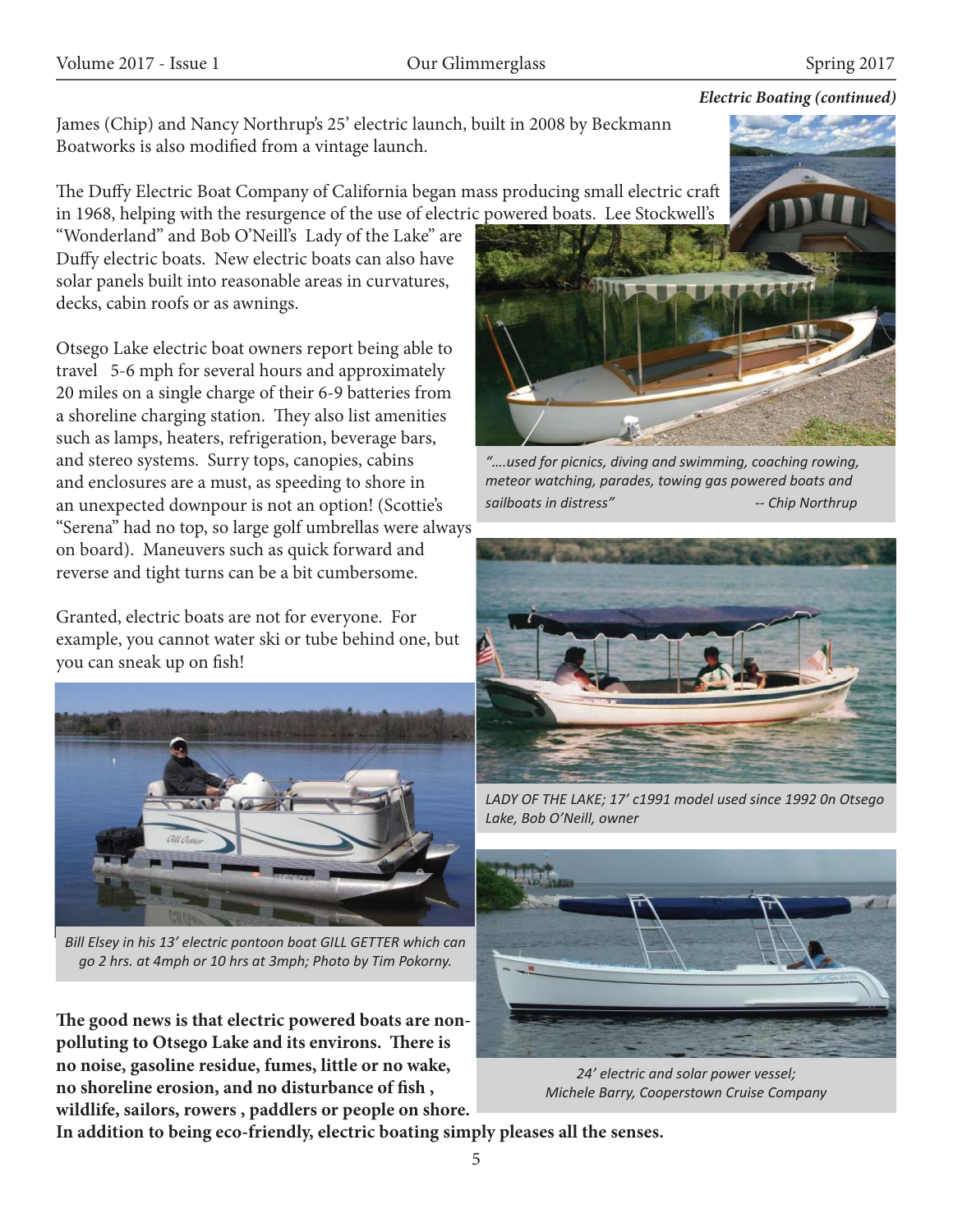# **Glimmerglass Excursions: Wooden Boats on Otsego Lake**

A new exhibition at Hyde Hall, available now through October 31, 2017 at the Kent Administration Center. The exhibit documents the tradition of wooden boats on Otsego Lake and explores the popularity of wooden vessels and their various uses for fishing, transportation, and recreation.

"Glimmerglass Excursions" was a semester-long collaboration between Cooperstown Graduate Program students; Mikaela Funduan, Luke Murphy, Peter



Glogovsky, Joshua Taylor and Sara Umland, and Hyde Hall Executive Director, Johnathan Manney along with staff and board members. Special thanks to community members Scottie Baker and Tom Krieg for their help and boat expertise.

# **4th ANNUAL "WE LOVE OUR LAKE" BOAT PARADE -** MONDAY, JULY 3rd at 3PM



Plan to float your boat in OLA's 4th Annual "We Love Our Lake" Boat Parade to be held at 3:00 PM on Monday, July 3rd, 2017 – rain or shine. The parade forms off Three Mile Point where the judges aboard the SUNY Oneonta Biological Field Station's barge, the Anondontoides, will record the name and owner of each boat for judging. The Anondontoides will then lead the parade slowly along the westerly shore of the lake to a point near Lake Front Park in Cooperstown (wind conditions at the time may require an alternate site). Please stay around for a few minutes at the end of the parade while the judges announce winners and give out the prizes.

All boats, large and small, are welcome to participate –

including antique or classic, human

powered, wind powered, electric powered, jet powered, outboard powered, or inboard/outboard powered. Decorate your boat anyway you wish – it can be unusually decorated, humorously decorated, patriotic theme decorated, joyful/ party theme decorated, sports theme decorated, etc. If you prefer, you do not even need to decorate your boat – just join in the parade and view the other boats up close. You can even join the parade at any time or anywhere along the route, especially for non-motorized boaters who might not want to travel the full route. Fun prizes will be awarded for different categories.

S42-0050. Tou can also view photographs of last year's boat garacte at  $\frac{w}{w}$ <br>OtsegoLakeAssociation.org. We look forward to seeing you on July 3rd! If you are unable to float your boat, you can watch from shore at various points along the parade route including Three Mile Point, Brookwood Point, the Country Club (for members only), the Otesaga Hotel, etc. There are no fees, registration forms, rules, or regulations except travel slowly, stay in line, and be courteous to other boaters. In the past, we have had over 50 boats participate in the parade. The parade is meant to be a fun filled event for all boaters to celebrate our love for Otsego Lake. If you have any questions or need additional information, please contact Wayne Bunn, Boat Parade Chairman, at bunnwayne@gmail.com or (518) 542-6630. You can also view photographs of last year's boat parade at www.



**To place an order, contact: Scottie Baker, (607) 547 5356 npscottieb@gmail.com** *Proceeds from OLA merchandise help to support our programs, including the Lakefront Boat Wash.*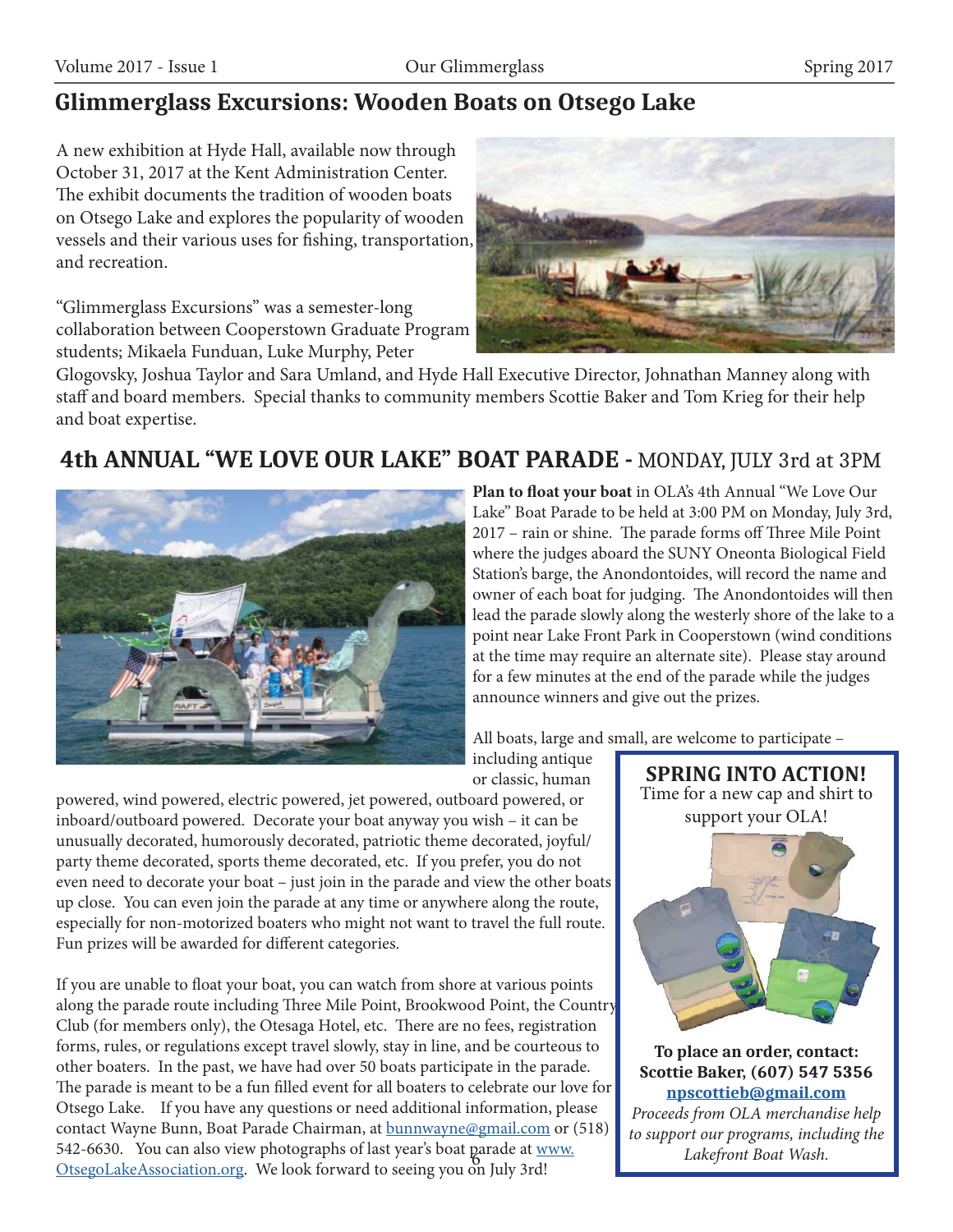

# **www.otsegolakeassociation.org**

#### **Board of Directors**

**President:** Mickie Richtsmeier Vice President: Scottie Baker Secretary: Wayne Bunn Treasurer: Pati Grady Directors Village of Cooperstown: Jim Howarth & Martin Tillapaugh Directors Town of Otsego: Scottie Baker & Paul H. Lord Directors Town of Springfield: Pati Grady & Bob Sutherland Directors Town of Middlefield: David Sanford & John May Directors at Large: Wayne Bunn & Debbie Creedon

#### **We Appreciate Your Support!**

Please complete the form below and mail along with your contribution to: Otsego Lake Association PO Box 13 Springfield Center, NY 13468.

*All donations are tax-deductible as allowed by law.* 

| <b>SUPPORT YOUR OTSEGO LAKE ASSOCIATION</b>                                                                                                                                               |                                           |
|-------------------------------------------------------------------------------------------------------------------------------------------------------------------------------------------|-------------------------------------------|
| We have vital projects that need your support:                                                                                                                                            |                                           |
| <b>BOAT WASH DONATION</b><br>$\frac{1}{2}$                                                                                                                                                |                                           |
| UNDESIGNATED DONATION \$                                                                                                                                                                  | TOTAL ENCLOSED: \$                        |
| I would be interested in volunteering by (check all that apply):<br>_____ Serving on a Committee<br>_____ Working on the Board of Directors ________ Working with the Volunteer Dive Team | ____ Representing OLA at Community Events |
| <b>MEMBERSHIP</b>                                                                                                                                                                         |                                           |
| Annual Membership Dues (Check One): _______ Renewal ________ New Member<br>$\frac{\ }{\ }$ Family (\$35)<br>$\frac{1}{2}$ Individual (\$25)                                               | Business (\$50)                           |
|                                                                                                                                                                                           |                                           |
|                                                                                                                                                                                           |                                           |
|                                                                                                                                                                                           |                                           |